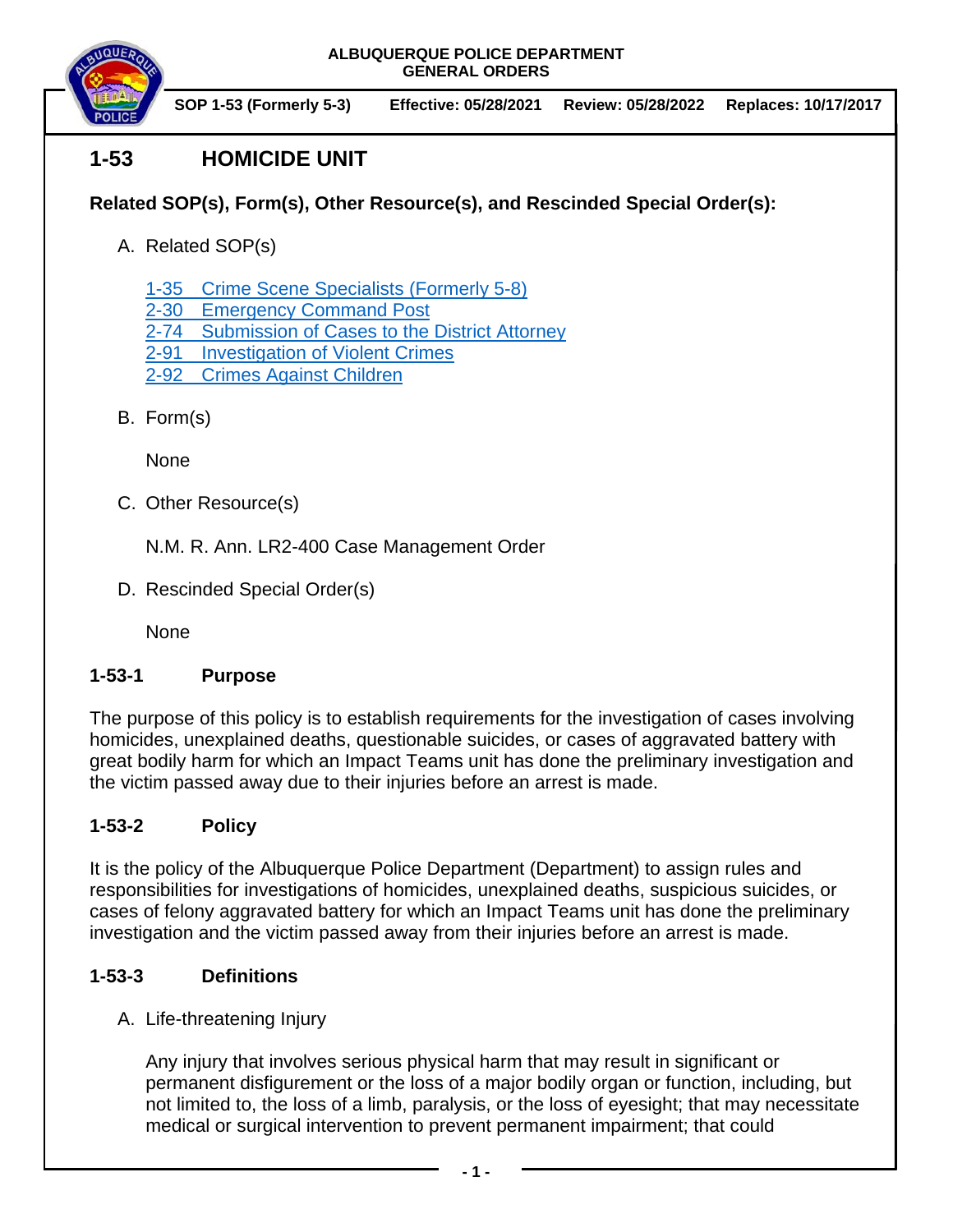

**SOP 1-53 (Formerly 5-3) Effective: 05/28/2021 Review: 05/28/2022 Replaces: 10/17/2017**

potentially cause a significant reduction in the quality of life; or that has the likelihood of causing death.

B. Homicide Unit Call-Out

A Homicide Unit Call-Out is generated following a suspicious death, including a suspicious suicide, as determined by a Crime Scene Specialist (CSS) Unit supervisor, or the Office of the Medical Investigator (OMI).

C. Serious Crime

For the purposes of this policy, any criminal offense resulting in great bodily harm with the potential of death or permanent disfigurement.

D. Serious Crimes Call-Out

A Serious Crimes Call-Out is generated when an individual sustains a life-threatening injury.

#### **1-53-4 Rules and Responsibilities 7**

- A. The Homicide Unit shall investigate:
	- 1. Homicides, except for:
		- a. Crimes against children, which shall be consistent with SOP Crimes Against Children.
			- i. The Homicide Unit may assist the Crimes Against Children Unit (CACU) if requested by a CACU supervisor; however, the responsibility of the case remains with the CACU.
		- b. Impact Teams investigations where an arrest has been made.
			- i. The Impact Teams retain case responsibility when the detective charges an individual(s), before the victim passes away.
	- 2. Suspicious deaths, as determined by the OMI or Major Crime Scene Team (MCST).
	- 3. Suspicious suicides, as determined by the OMI or MCST.
- B. Homicide Unit Detective Responsibilities for Serious Crimes Call-Outs
	- 1. After a CSS supervisor determines the incident is a Serious Crime, consistent with SOP Crime Scene Specialists and SOP Investigation of Violent Crimes, the Homicide Unit detective shall:
		- a. Provide investigative support for the responding Serious Crimes Call-Out Primary Investigative Detective; and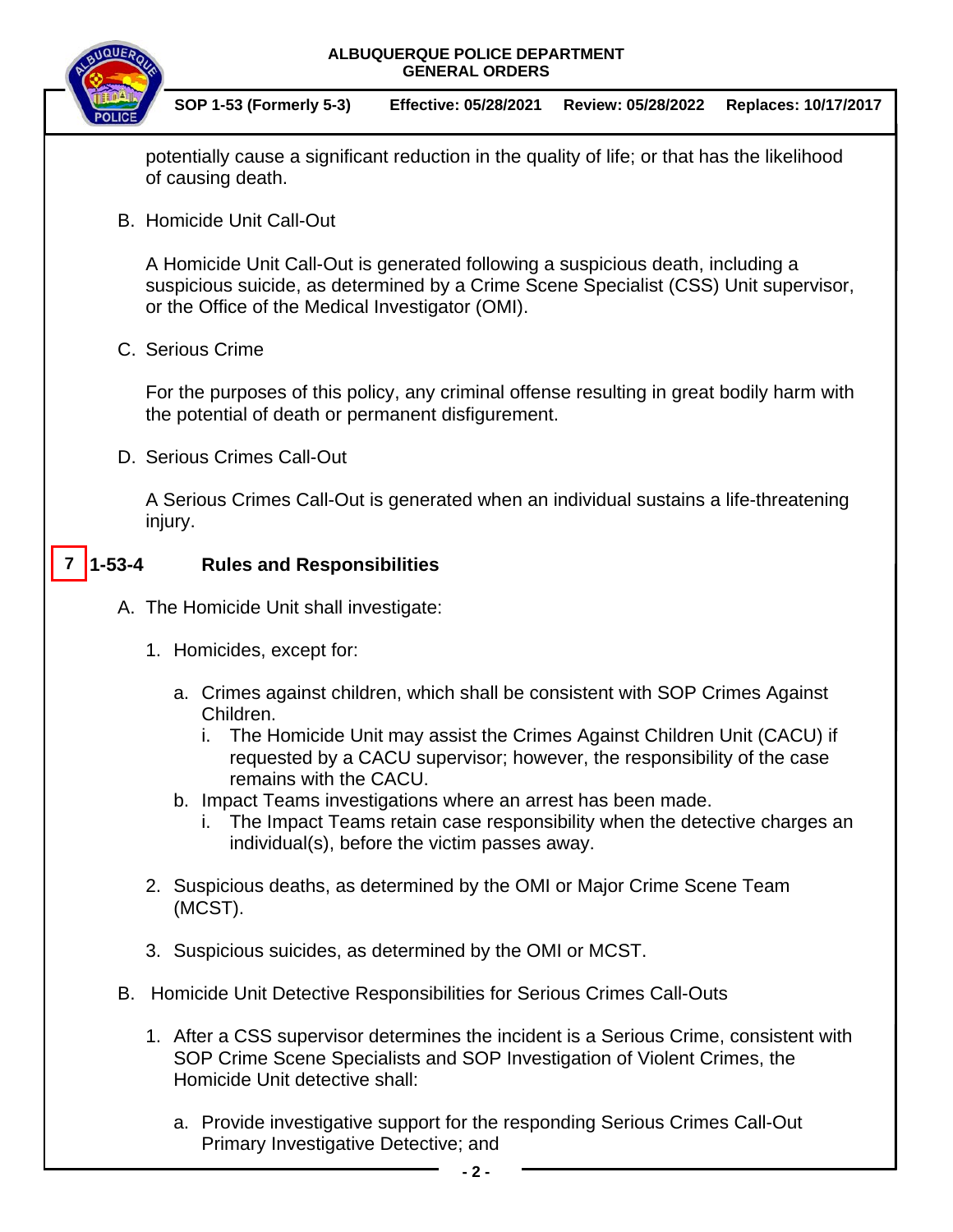

**SOP 1-53 (Formerly 5-3) Effective: 05/28/2021 Review: 05/28/2022 Replaces: 10/17/2017**

- b. Assume case responsibility for the case in which the victim passed away as a direct result of their injuries and no criminal charges have been drafted.
- C. Homicide Unit Call-Out Procedures
	- 1. The sworn personnel who are dispatched to a Homicide Unit Call-Out shall notify their supervisor of a potential homicide and/or suspicious, unexplained death.
	- 2. The supervisor of the sworn personnel who is dispatched to the Homicide Unit Call-Out and a CSS shall respond to the scene and determine if a Homicide Unit Call-Out is appropriate.
		- a. If it is determined that a Homicide Unit Call-Out is appropriate, the CSS supervisor shall notify the Emergency Communications Center (ECC).
	- 3. ECC personnel shall then notify the on-call personnel listed below:
		- a. Primary and secondary Homicide Unit Detectives/Investigators;
		- b. Primary and secondary MCST detectives/investigators and supervisor;
		- c. Assisting Criminal Investigations Division (CID) Detectives and Investigative Services Division (ISD) detectives;
		- d. Assistant District Attorney (DA);
		- e. Field Investigator for the OMI;
		- f. On-call CID supervisor; and
		- g. On-call officer for the Emergency Command Post, consistent with SOP Emergency Command Post.
	- 4. The on-call CID supervisor shall ensure the above personnel are notified and respond to the scene.
	- 5. On-Call Status
		- a. Homicide Unit Detectives and MCST Detectives/Investigators are placed on an on-call rotation list as primary or secondary.
		- b. The on-call Homicide Unit Detectives/Investigators shall have one (1) hour to respond to the scene.
		- c. The CID supervisor and/or their designee shall be responsible for organizing and maintaining the on-call roster for detectives/investigators on Homicide Unit Call-Outs.
- D. Homicide Briefings
	- 1. The on-scene investigative supervisor shall ensure Department personnel who are responsible for the Homicide Unit Call-Out conduct a briefing of the incident as soon as possible after arrival.
	- 2. Personnel needed for the briefing include but are not limited to: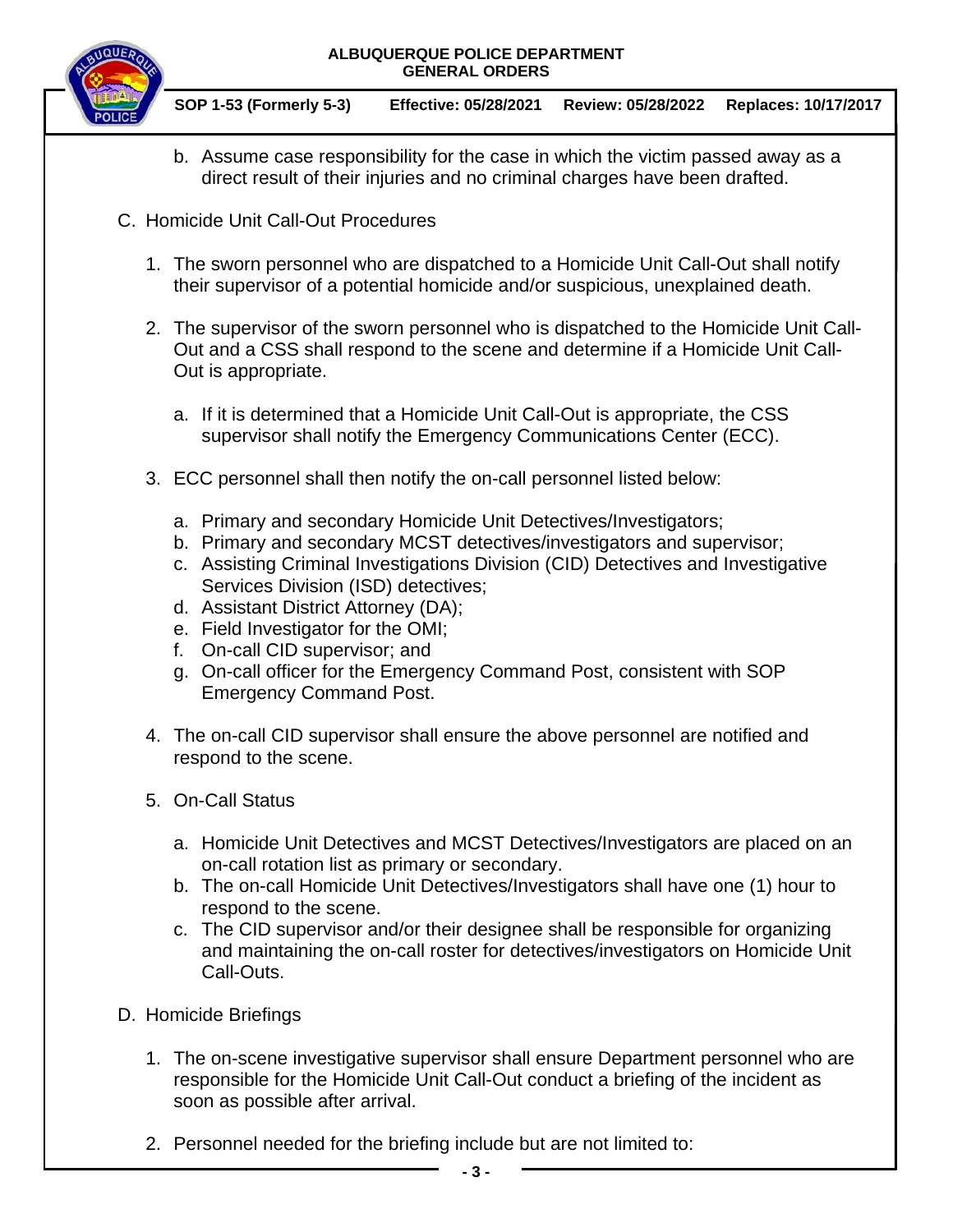

**SOP 1-53 (Formerly 5-3) Effective: 05/28/2021 Review: 05/28/2022 Replaces: 10/17/2017**

- a. Primary and secondary detectives/investigators;
- b. On-scene investigative supervisor;
- c. MCST primary detective/investigator and MCST supervisor;
- d. DA's Office representatives;
- e. OMI representative (if needed);
- f. The primary dispatched officer shall participate in this briefing; and
- g. Additional sworn personnel or CSS with pertinent information may also participate in the briefing.
- E. Homicide Debriefings
	- 1. The Violent Crimes Section Lieutenant or their designee shall coordinate debriefings to review previous Homicide Unit Call-Outs from the prior week, which shall include the following personnel:
		- a. Primary and secondary detectives/investigators;
		- b. On-scene investigative supervisor;
		- c. MCST primary detective/investigator and MCST supervisor; and
		- d. DA's Office representatives.
	- 2. In the event of a homicide, Homicide Unit personnel shall meet with the victim's family as soon as possible to provide the death notification. The primary Homicide Unit Detective keeps the family informed of any arrests and/or developments in the case. Homicide Unit Detectives should utilize the DA's Victim Impact Unit to assist with this process and to help the family.
- F. Homicide Reports
	- 1. The Homicide Unit Sergeant shall ensure cases are submitted to the DA's Office, consistent with time limits prescribed by the DA's court discovery rules and the Case Management Order (N.M. R. Ann. LR2-400) of the Second Judicial District Court, and consistent with SOP Submission of Cases to the District Attorney.
	- 2. Once an arrest is made, the Homicide Unit Detective who has case responsibility shall provide all available electronic reports and documents to the appropriate screener at the DA's Office.
	- 3. A Homicide Unit Detective shall only use Department-approved technology for the submission of reports.
	- 4. Homicide Unit personnel shall keep reports and electronic documentation confidential to preserve a case, pending any future investigative efforts.
- G. Homicide Cases
	- 1. The Homicide Unit Sergeant shall: